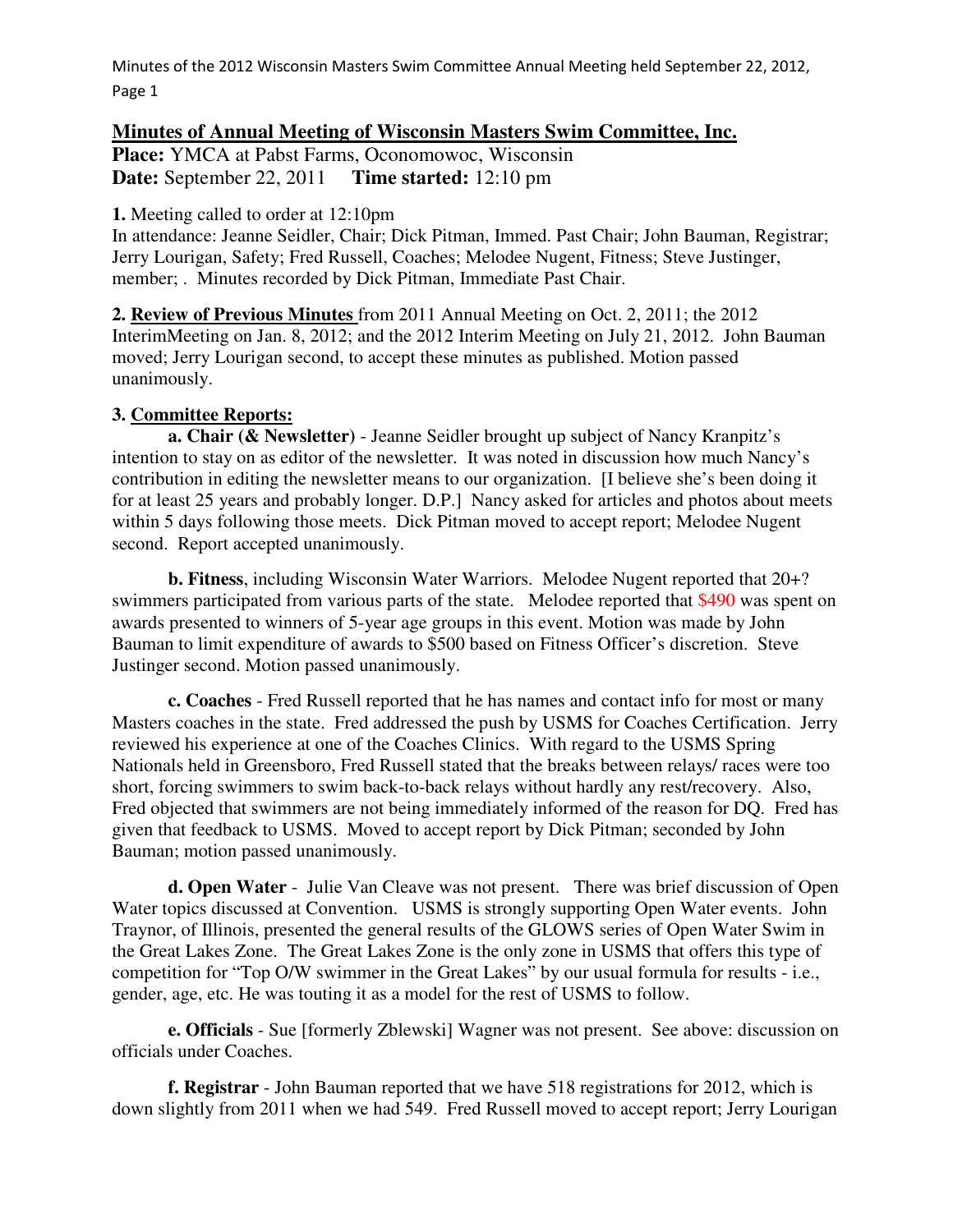second. Report accepted unanimously.

 **g. Safety** - Jerry Lourigan, reported on discussion at Convention of safety issues in the pool and open water. Safety Plans from pool meet/open water event directors are absolutely required. Dick Pitman moved to accept report; Fred Russell second. Unanimously accepted.

 **h. Sanctions** - Eric Jernberg was absent but said he intends to continue as Sanctions officer. He requests that sanction requests be sent to him as soon as possible. He reports that sanction requests have come with "urgent" pleas for quick turn-around and he doesn't think that's necessary. Event directors should allow at least ten days for their requested sanction. Dick Pitman motioned to accept; John Bauman seconded; motion to accept Sanction officer's report passed unanimously.

**i. Secretary** - Suzi Green not present. Discussion of having a standing date for future Annual Board Meetings ensued. John B moved to set the date as the Saturday following the Annual USMS Convention. Fred Russell seconded. Motion passed unanimously.

 **j. Top Ten** - Jeanne Seidler reported the SCY 800-FR Relay Men in the 65-69 were All-American, LCM. Relay was composed of Art Luetke, Greg Hollub, Don Jackson and Dick Pitman. Also, the SCY Men's 400 MR composed of John Bauman, Fred Salzmann, Alex MacGillis, and Tom Michelson.

**j. Treasurer - Financial Report** - Ingrid Stine not present. For Ingrid, John reported that the book balance for WMSC is \$16,677.56. Still waiting for Jerry L's expenses from convention. Discussion of Financial Reports by year. Jerry L moved to accept report; second by Dick Pitman. Passed unanimously. John passed out, for Ingrid Stine (absent), the WMSC Travel Expense Reimbursement Policy as a Motion to Accept. No Second acknowledged. Motion was unanimously passed.

**k. Webmaster -** Jeanne Seidler - upgrade coming to WMSC website. Website continues to cost \$10/month (e.g. \$120/year). Motion from Chair to accept; Dick Pitman second. Motion passed.

**l. Meet Directors -** Dave Clark ran the Senior Olympics meet during the Convention weekend (Sept. 12-13). John Bauman was meet director for West Bend HS (Dec, 2011), Pabst Farms Y (Jan, 2012), and Baraboo Middle School (Mar, 2012). Melinda Mann was meet director for Oshkosh Y (Jan, 2012). Dick Pitman, meet director for Madison East Y (Feb, 2012. Jeanne Seidler was meet director for the State Short-Course and Long-Course meets at Schroeder Aquatic Center in March and June respectively. [Slate of meets is listed below under New Business.]

**m. Convention Delegates** - Delegates to the 2012 USMS Convention in Greensboro, NC were Jeanne Seidler (Chair); Dick Pitman (Vice-chair); John Bauman (Registrar); Suzi Green (Secretary); Jerry Lourigan (Safety Chair); Elyce Dilworth (Auditor).

## **Old Business:**

1. Project to Id and collect swimmer stories for USMS history. No progress. Continued planning. Dick Pitman had indicated in 2011 an interest in working on this.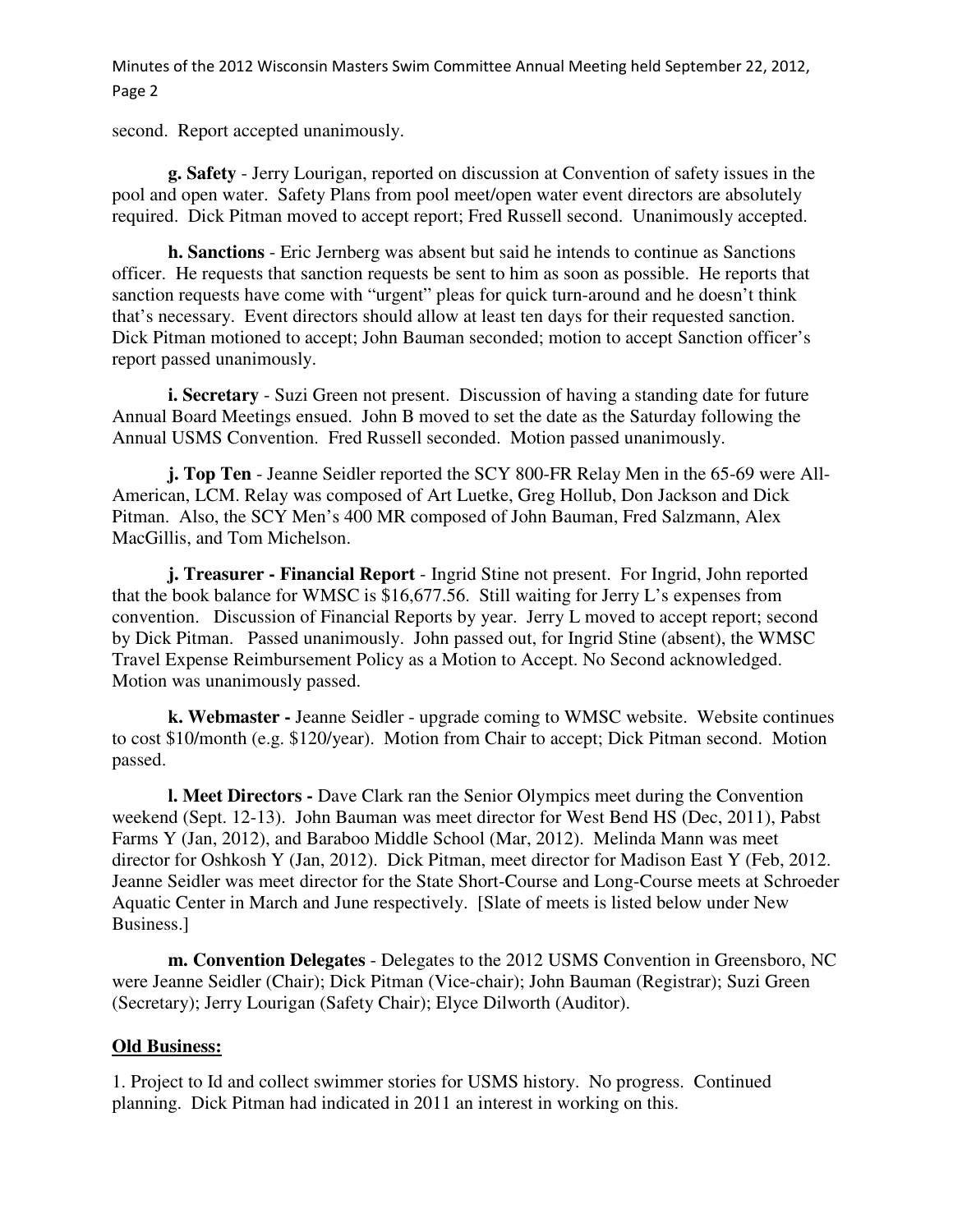2. Interim board meetings: January (post-Pabst Farms meet) and September (post convention). Motion made to codify the dates of these meetings - e.g., immediately following Pabst Farms meet; and the first Saturday after Convention. This was suggested so board members can make arrangements in their schedule in order to attend these meetings.

3. Board members should attempt to make most, if not all, swim meets.

4. All board members asked to review job descriptions on USMS website and detail more exactly what you do, or think you should do.

5. Jeanne wanted to amend By-Laws for Vice-Chair and Past Chair. No change of by-laws can be made except at the Annual or Semi-Annual Board Meeting, *which is why it's imperative that board members be in attendance at these meetings.* 

6. Election of 2011-2012 Board. Nominations from the floor - none. Motion to re-elect current slate of officers for next year made by John Bauman; Jerry Lourigan second. Motion passed unanimously.

## **NEW BUSINESS**:

1. Registration drive: Workout groups should register by October 15. Individuals start registering November 1. Since WMSC postponed raising of our fee last year, a motion was made, by John Bauman, to increase the 2012-13 fee to \$46. Jerry Lourigan second. Discussion. Motion passed unanimously.

2. Election of 2012-13 Board Members. No nominations from floor. John Bauman moved to reelect current slate of officers for the next year; second by Jerry Lourigan. Motion passed unanimously.

3. Meet (pool) Schedule: Dec 8, Saturday - SCM at West Bend HS - still waiting for contract Jan 13, Sunday - SCY at Pabst Farms YMCA, Oconomowoc Jan 27, Sunday - Oshkosh YMCA, SCY Feb 10, Sunday - Madison East YMCA, SCY Mar 3, Sunday - Whitefish Bay HS, SCY Mar 9, Saturday - Baraboo Mid School, SCY Mar 23/24 Sat/Sun - Wisconsin Masters SCY Championship (Easter is Mar 31) April 11-14, Thursday-Sunday, YMCA Masters Nationals at Fort Lauderdale, SCY May 9 -12, Thursday-Sunday, USMS Spring Nationals, SCY, at INDY June 5 -13 - Pan-Am/USMS LCM Games, Sarasota, FL June 23 - Wisconsin Masters State LCM Championships Aug 7-11 : USMS Summer Nats at Mission Viejo, CA Aug 17 : MOWS???? Sept : Senior Olympics SCY Nov-Dec: Water Warriors 2013

4. Water Warriors - John Bauman made a motion to approve \$500 budget for 2013 Water Warriors. Dick Pitman second. Motion passed